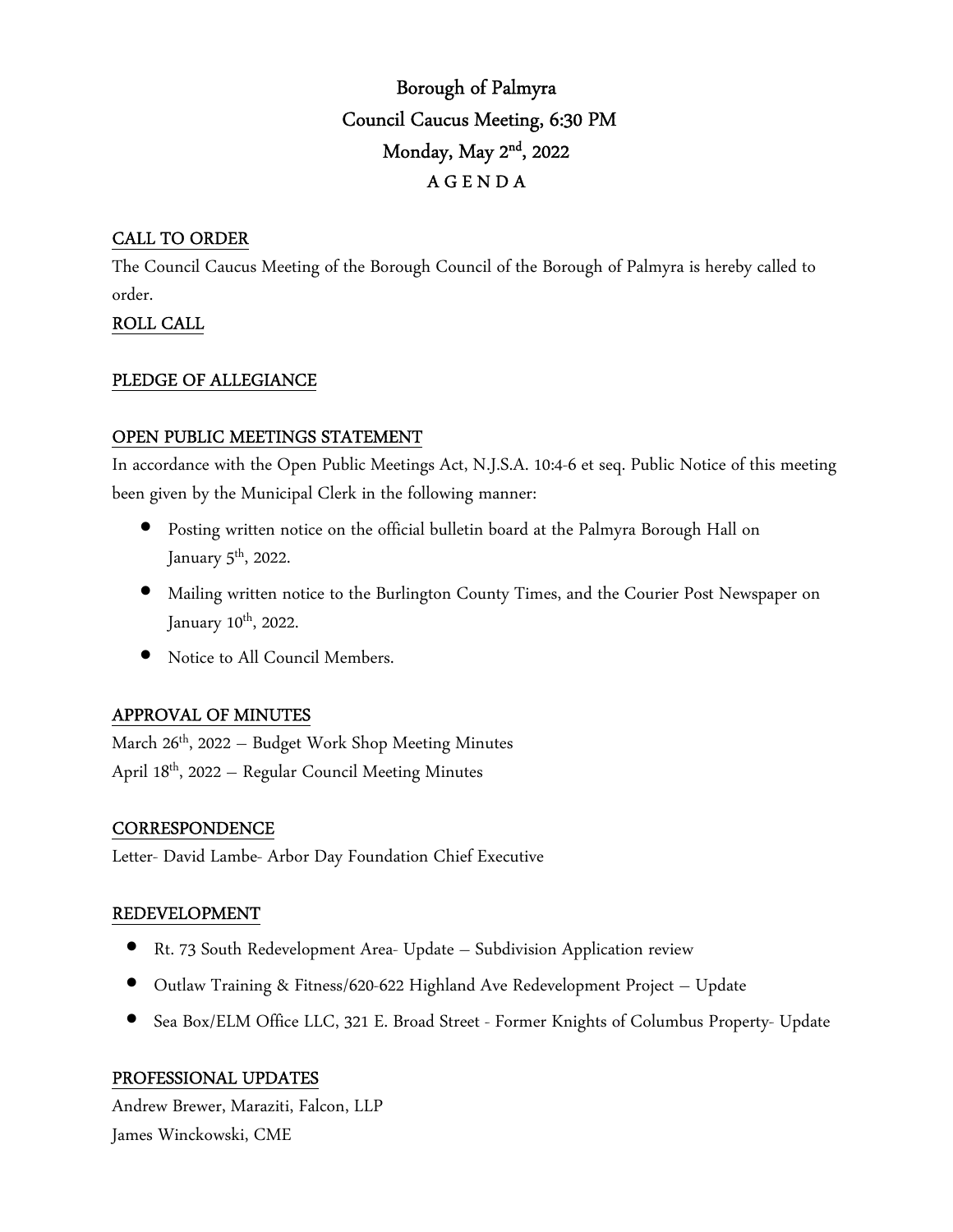William Kirchner, ERI

#### REPORTS

PHS Student Representatives

#### PUBLIC COMMENT

We request those wishing to have or make a Public comment, email their questions or comments in advance of the meeting to Municipal Clerk Rita Jackson at djackson@boroughofpalmyra.com. The opportunity to submit comments prior to meeting expires at 2:00 PM on May 2<sup>nd</sup>,2022. You must include your name and full address for your comment to be considered valid. Comments submitted in a timely and complete manner will be read during the Council Meeting. All comments will become part of the record and included with the Meeting Minutes.

For those who "attending" the meeting Please sign in at the podium and state your name and address for the record. Each citizen will be allotted up to three (3) minutes to speak, in order to allow everyone an opportunity to ask questions and express their opinions or concerns. Please direct all comments to the Mayor. Each citizen may only speak once during the public portion. All comments will become part of the record and included with the meeting minutes.

#### 2022 MUNICIPAL BUDGET

Resolution 2022-110, Resolution to Read the 2022 Budget by Title Only

Public Hearing 2022 Municipal Budget

Resolution 2022-111, Resolution Authorizing the Adoption of the 2022 Municipal Budget

#### RESOLUTION

Resolution 2022-112 thru Resolution 2022-119 will be enacted as a single motion, if any resolution needs additional discussion, it will be removed from the consent agenda and voted on separately.

Resolution 2022-112, Resolution Appointing Henry L. Smith, III as Electrical Subcode Official and Electrical Inspector for the Borough of Palmyra at the Combined Annual Salary of \$15,000.00 Effective May 2<sup>nd</sup>, 2022 Subject to Compliance with the Terms in his offer of Employment Date, March 31st, 2022.

Resolution 2022-113, A Resolution of the Borough of Palmyra establishing the Annual Rates of Compensation and/or hourly rates paid to Borough Employees for 2022

Resolution 2022-114, Resolution Requesting Approval of Item of Revenue and Appropriation N.J.S.A. 40A: 4-87 (Chapter159) for 2022 New Jersey Department of Transportation Walnut & W. Henry Street Project in the Amount of \$310,000.00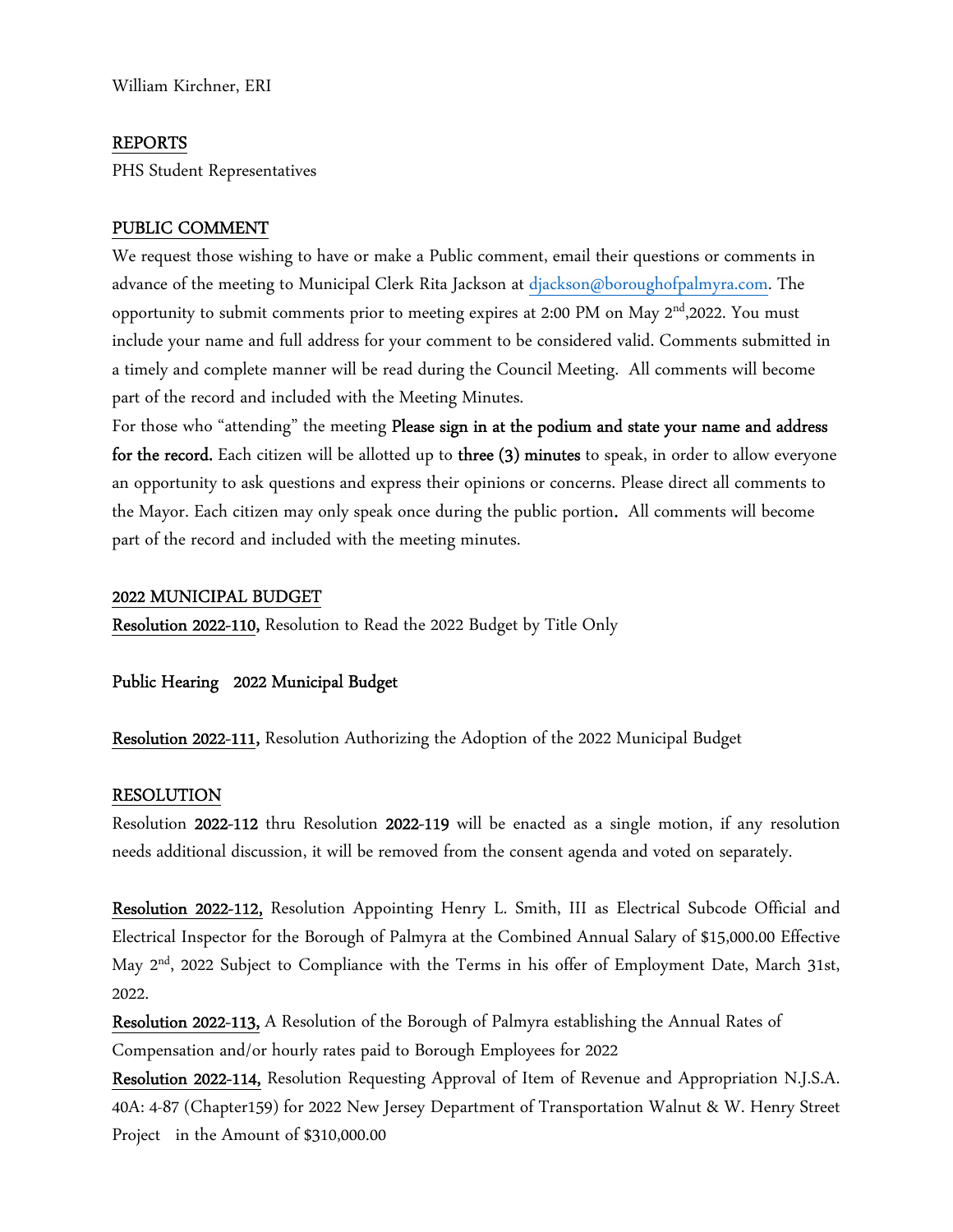Resolution 2022-115, Resolution Requesting Approval of Item of Revenue and Appropriation N.J.S.A. 40A: 4-87 (Chapter159) for Safe & Secure Grant in the Amount of \$21,322.00 Resolution 2022-116, Resolution Requesting Approval of Item of Revenue and Appropriation N.J.S.A. 40A: 4-87 (Chapter159) for 2018 Recycling Tonnage Grant in the Amount of \$9,691.85 Resolution 2022-117, Resolution Requesting Approval of Item of Revenue and Appropriation N.J.S.A. 40A: 4-87 (Chapter159) for Unappropriated Body Armor Grant in the amount of \$2,624.52 Resolution 2022-118, Resolution Requesting Approval of Item of Revenue and Appropriation N.J.S.A. 40A: 4-87 (Chapter159) for SFY2021 Body Worn Camera Grant in the amount of \$42,798.00 Resolution 2022-119, Resolution Requesting Approval of Item of Revenue and Appropriation N.J.S.A. 40A: 4-87 (Chapter159) American Rescue Plan Funding in the Amount of \$633,999.48

### PUBLIC EVENTS

Juneteenth Celebration Spring Yard Sale Palmyra Cove Nature Park riverbank "Beach Sweep"

### DISCUSSION ITEMS

- Electrical Sub-Code/Inspector
- Alcoholic Beverage Consumption in Public Spaces
- School Resource Officer agreement with BOE
- PPPM Policy updates
- Vacant properties/ foreclosures
- Accessory Structures/code revisions
- Request for Digital Sign display Palmyra Harbour Condo Association
- Palmyra High School Athletic Hall of Fame Induction Dinner

# ADMINISTRATORS REPORT

- 2022 Burl Co JIF Elected Officials Training
- Misc. items as necessary

# ONGOING REMINDER PROJECTS

- Purchase Orders Council signature requirement
- Sidewalk/snow & ice removal Ordinance
- Sewer Lateral responsibility Ordinance and Sewer bills